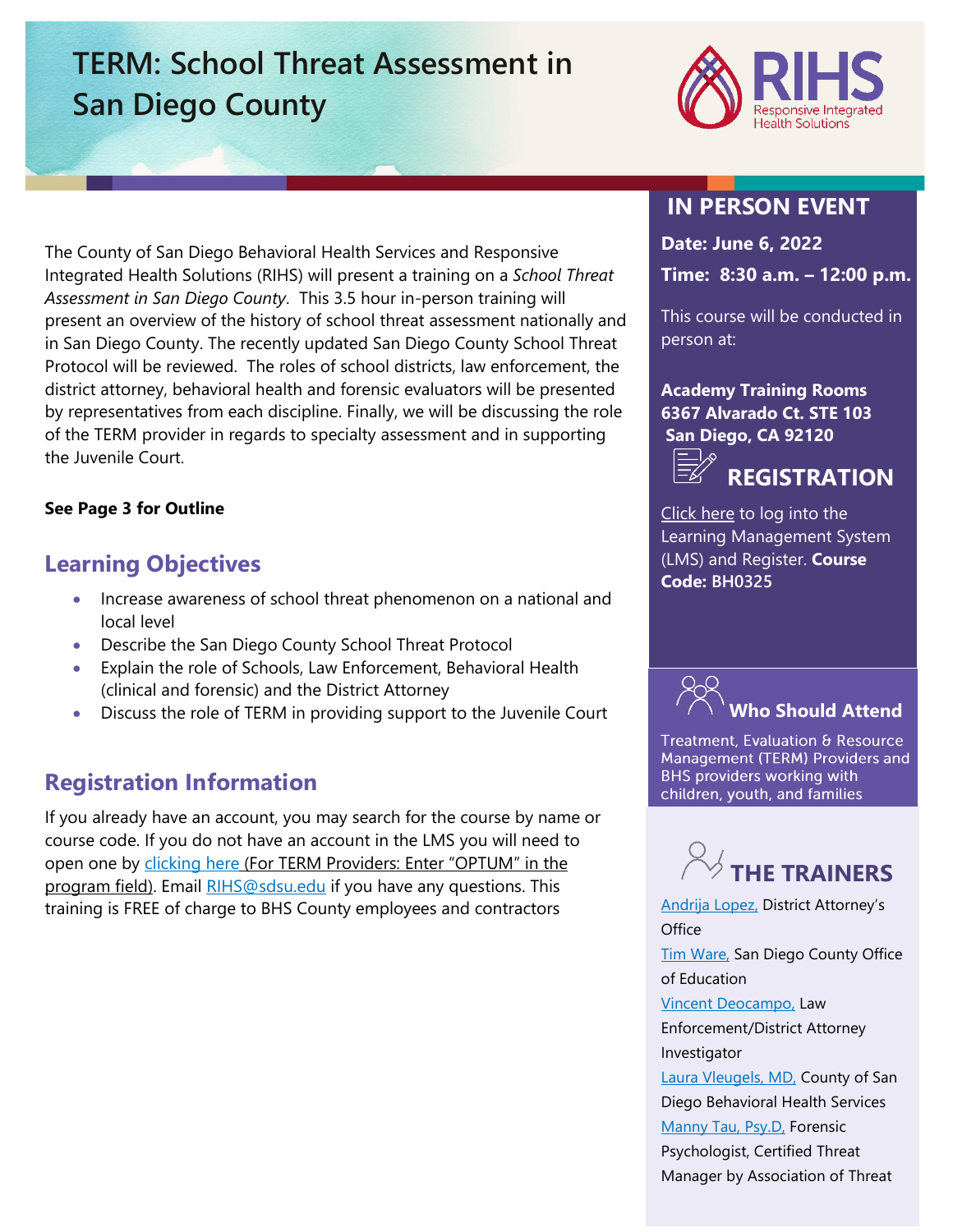**Thank you for your continued understanding about our need to put the safety of our staff, facilitators, and customers first.**

**Please review the COVID protocol for in-person trainings.**  [https://theacademy.sdsu.edu/a-message-to-our-stakeholders](https://theacademy.sdsu.edu/a-message-to-our-stakeholders-and-friends/)[and-friends/](https://theacademy.sdsu.edu/a-message-to-our-stakeholders-and-friends/)

**COVID Message and [In-person Training Protocol](https://theacademy.sdsu.edu/a-message-to-our-stakeholders-and-friends/)**

#### **ADA**

Please submit all requests for accommodations two weeks prior to the start of the training. The Academy for Professional Excellence is committed to creating an inclusive and welcoming environment that appreciates and builds on diversity. In accordance with the Americans with Disabilities Act (ADA) of 1990, and California Administrative Code Title 24, The Academy for Professional Excellence prohibits discrimination on the basis of a disability in employment, public services, transportation, public accommodations, and telecommunication services.

#### **Continuing Education**

This course meets the qualifications for **3.5** hours of continuing education credit for LMFTs, LCSWs, LPPCs and/or LEPs as required by the California Board of Behavioral Sciences. The Academy for Professional Excellence is approved by the California Association of Marriage and Family Therapists to sponsor continuing education for LMFTs, LCSWs, LPCCs and LEPs, Provider #91928. The Academy for Professional Excellence is approved by the California Board of Registered Nursing, Provider # BRN CEP10014; CCAPP-EI, Provider # 1S-98-398-0822, and CAADE Provider # CP40 906 CH 0323 for **3.5** contact hours/CEHs. The The Academy for Professional Excellence maintains responsibility for this program and its content. CE certificates will be available for download 5 business days after course completion. Click here for information on how to obtain CE [Certificates.](https://theacademy.sdsu.edu/programs/rihs/rihs-faq/) Click here for the [CE Grievance Procedure.](https://drive.google.com/file/d/10H4zN0gLatK2hP5SJpe0HTZkZpYm8GRj/view)

*Responsive Integrated Health Solutions (RIHS) is a County of San Diego Behavioral Health contracted program of the Academy for Professional Excellence, and a project of San Diego State University School of Social Work.*







**We create experiences that transform the heart, mind, and practice.**



**Visit us at [theacademy.sdsu.edu.](https://theacademy.sdsu.edu/)**